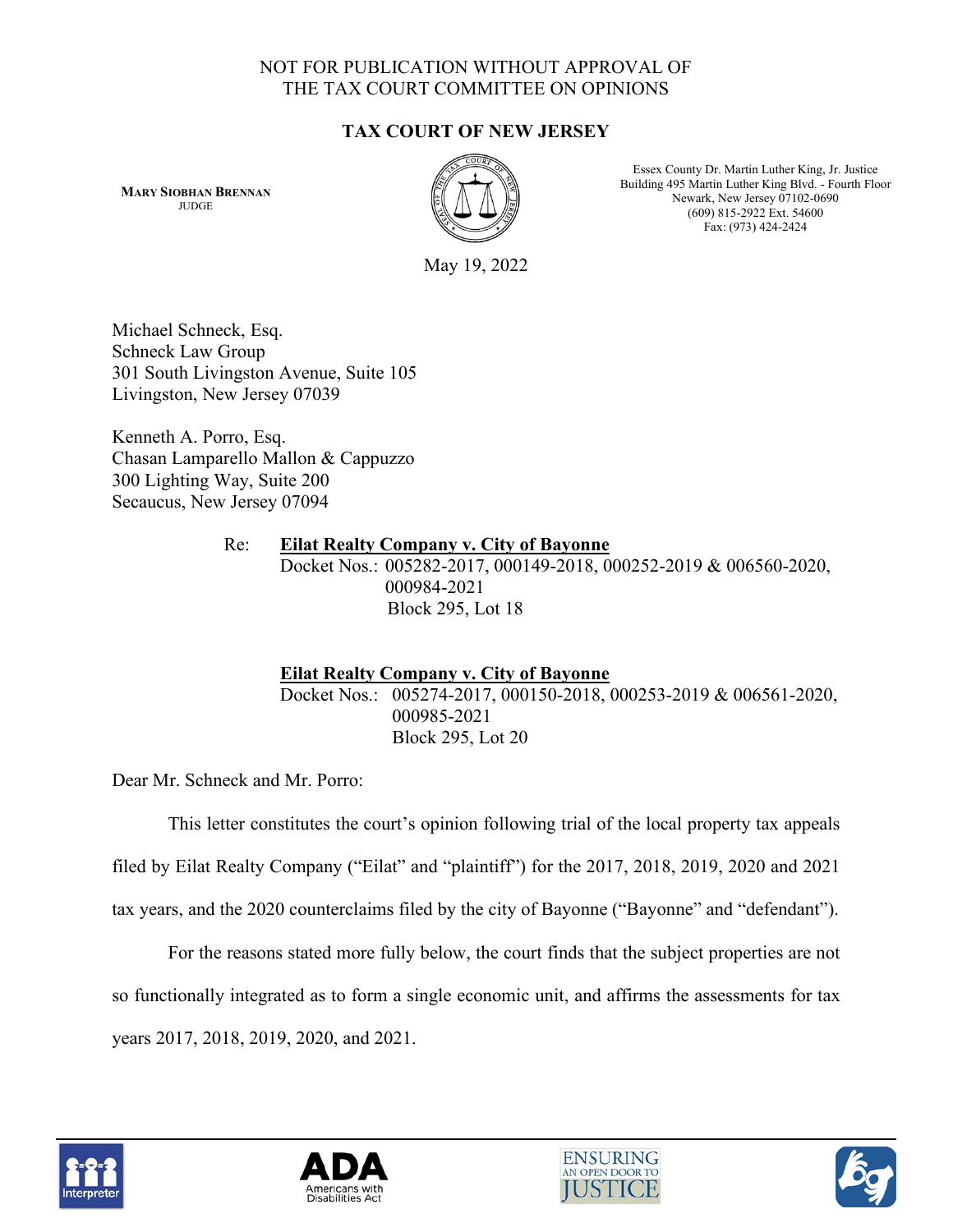Pursuant to  $\underline{R}$ . 1:7-4, the court makes the following findings of fact and conclusions of law based on the evidence and testimony adduced during trial.

### I. Findings of Fact

Eilat is the owner of two adjoining residential apartment facilities, located at 7-11 North Lane and 107-111 North Street in Bayonne ("subject properties"). The subject properties are identified on Bayonne's municipal tax map as Block 295, Lots 18 and 20. Built in 1976 as a condominium complex, the subject properties are three-story<sup>[1](#page-1-0)</sup> buildings in average condition. The foundations are poured concrete, and the buildings contain a steel frame and brick exterior walls. The HVAC system is hot water base board. There is no central air conditioning, only built-in wall units.

There are 34 residential apartment units on Lot 18, and 31 residential apartment units on Lot 20. The individual units consist of either two-bedroom, one-bedroom, or studio apartments. Both buildings have an asphalt parking lot with one parking space assigned to each unit. A fence and hill separate the subject properties. The buildings also possess separate entrances and separate

<span id="page-1-0"></span><sup>&</sup>lt;sup>1</sup> Eilat's answers to interrogatories and expert's appraisal report contend that these are two-and-ahalf story buildings; however, the exterior photographs are consistent with three-story buildings, and both experts testified at trial that the subject properties are three-story buildings.

<sup>2</sup>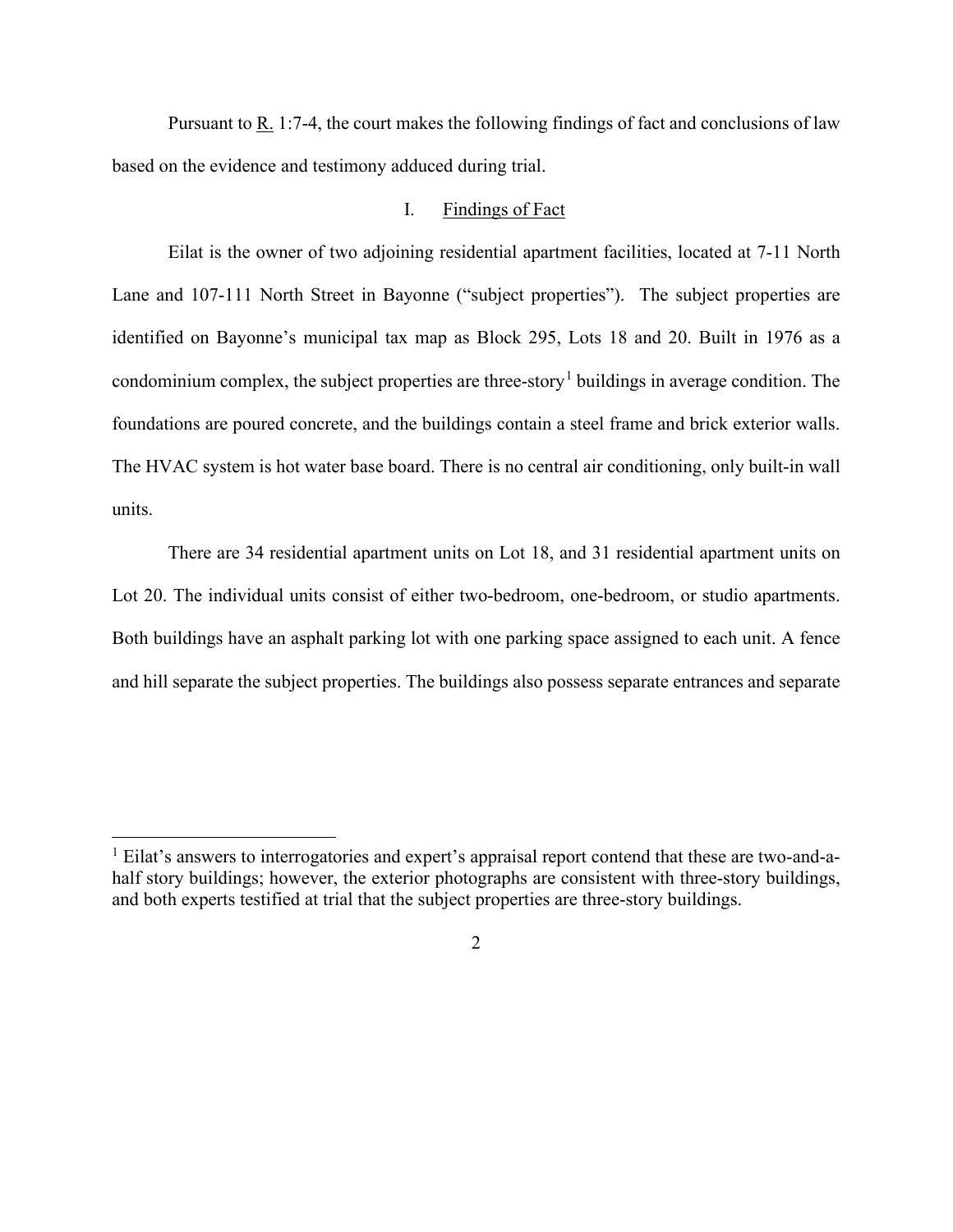mortgages.<sup>[2](#page-2-0)</sup> The parties disagree as to whether the subject properties should be appraised as one economic unit.

Bayonne is situated in Hudson County, which is in the heart of the New York metropolitan area, in northeastern New Jersey. It is bordered by the Hudson River and Upper New York Bay to the east; Kill van Kull to the south; Newark Bay and the Hackensack River or the Passaic River to the west; and its only land border is shared with Bergen County to the north and west.

The confluence of roads and railways passing through Hudson County makes it one of the Northeast's major transportation crossroads and provides access to an extensive network of interstate highways, state freeways and toll roads, and vehicular water crossings. There are many local, intrastate, and Manhattan-bound bus routes, expanding light rail systems, ferries traversing the Hudson River, and commuter trains to North Jersey, the Jersey Shore and Trenton. Much of the rail, surface transit, and ferry system is oriented to commuters traveling to Newark, lower and midtown Manhattan, and the Hudson Waterfront. Hudson is the only county in New Jersey where more residents (127,708) used public transportation than those who drove (124,772).

There are many amenities in Bayonne and in the vicinity of the subject properties that contribute to their market value. For instance, the subject properties are within walking distance

<span id="page-2-0"></span><sup>&</sup>lt;sup>2</sup> Title has remained in possession of the current owner or related parties for decades following the revocation of a Master Deed from Aviv Company (condominium ownership). In October 2020, Regal Bank funded two separate \$3-million-dollar mortgages on each property.

<sup>3</sup>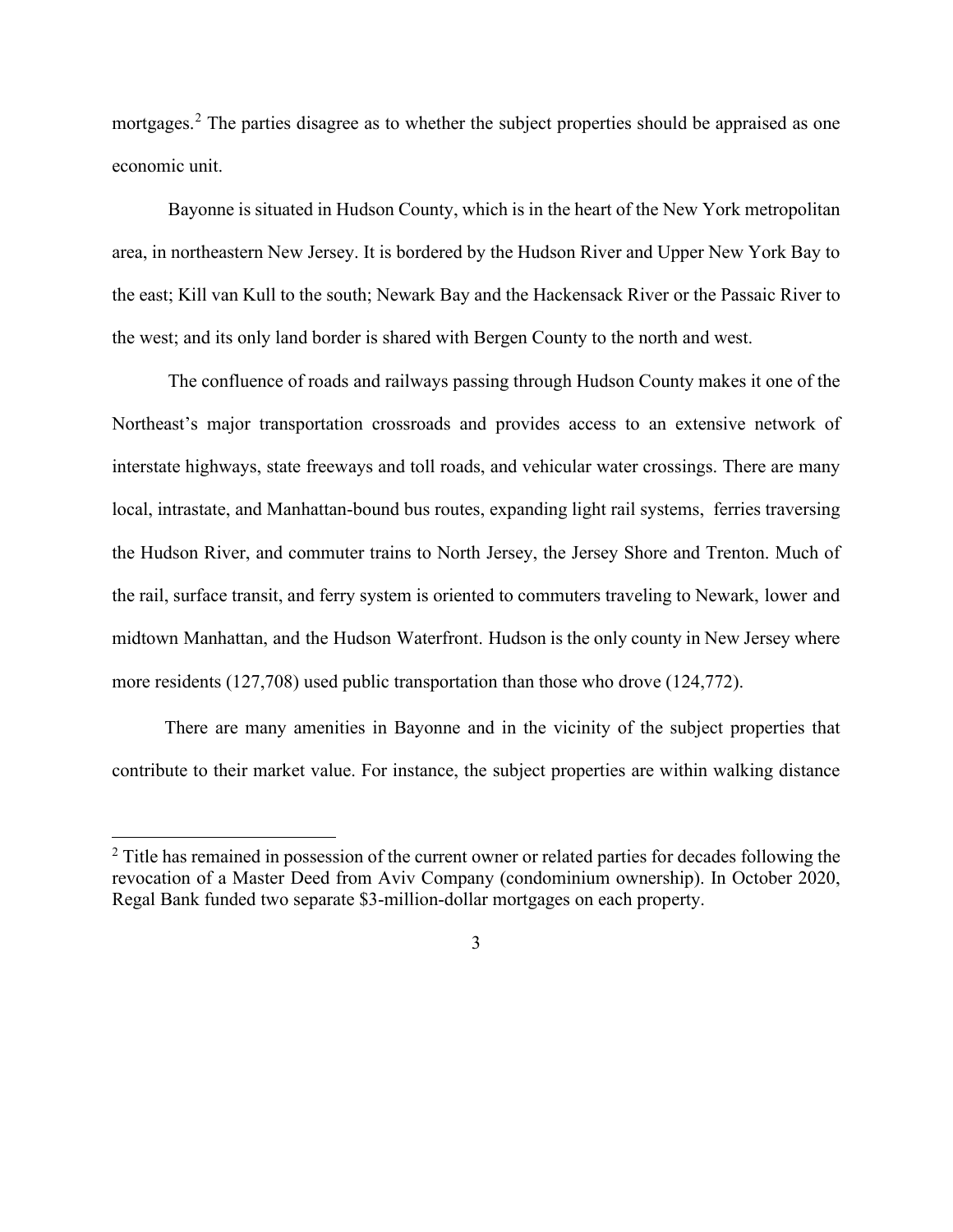to a waterfront area. Although near the waterfront, the subject properties are not in a flood zone.

The subject properties are in Bayonne's R-3 "Medium Density Residential District" and both buildings situated on the 1.[3](#page-3-0)45-acre site are of a legally conforming use.<sup>3</sup> Income is derived from apartment rentals, a minority of which are subject to rent control. Bayonne's Rent Control Ordinance limits annual rent increases based on changes in the Consumer Price Index (5.5% cap). Pursuant to Bayonne's Vacancy Decontrol provision, once a rent-controlled apartment is vacated, rent control no longer applies and the landlord may charge market rent.

In addition to base rent, each tenant pays for heat, electricity, and hot water. The landlord pays for cold water, sewer, common area electric, maintenance, etc. Each building also contains a laundry room with coin-operated washers and dryers.

Lot 18 is a 37,314 square foot, irregularly shaped lot. The building adheres to the current zoning requirements of 1000 sf. It has 233.04 feet of frontage on North Street. Lot 20 is a 28,700 square foot, irregularly shaped lot. The building also adheres to the current zoning requirements of 1000 sf. It has 301.08 feet of frontage on North Lane.

The income information obtained through discovery consisted of separate rent rolls for each parcel, with effective dates of September 30, 2014, October 1, 2015, September 28, 2016, October 5, 2017, October 2, 2018. The average rent per month for Lot 18 was \$974 in 2016, \$986

<span id="page-3-0"></span><sup>&</sup>lt;sup>3</sup> Since the parking lots fail to comply with Bayonne's yard and bulk requirements, they qualify as a pre-existing legal, non-conforming use.

<sup>4</sup>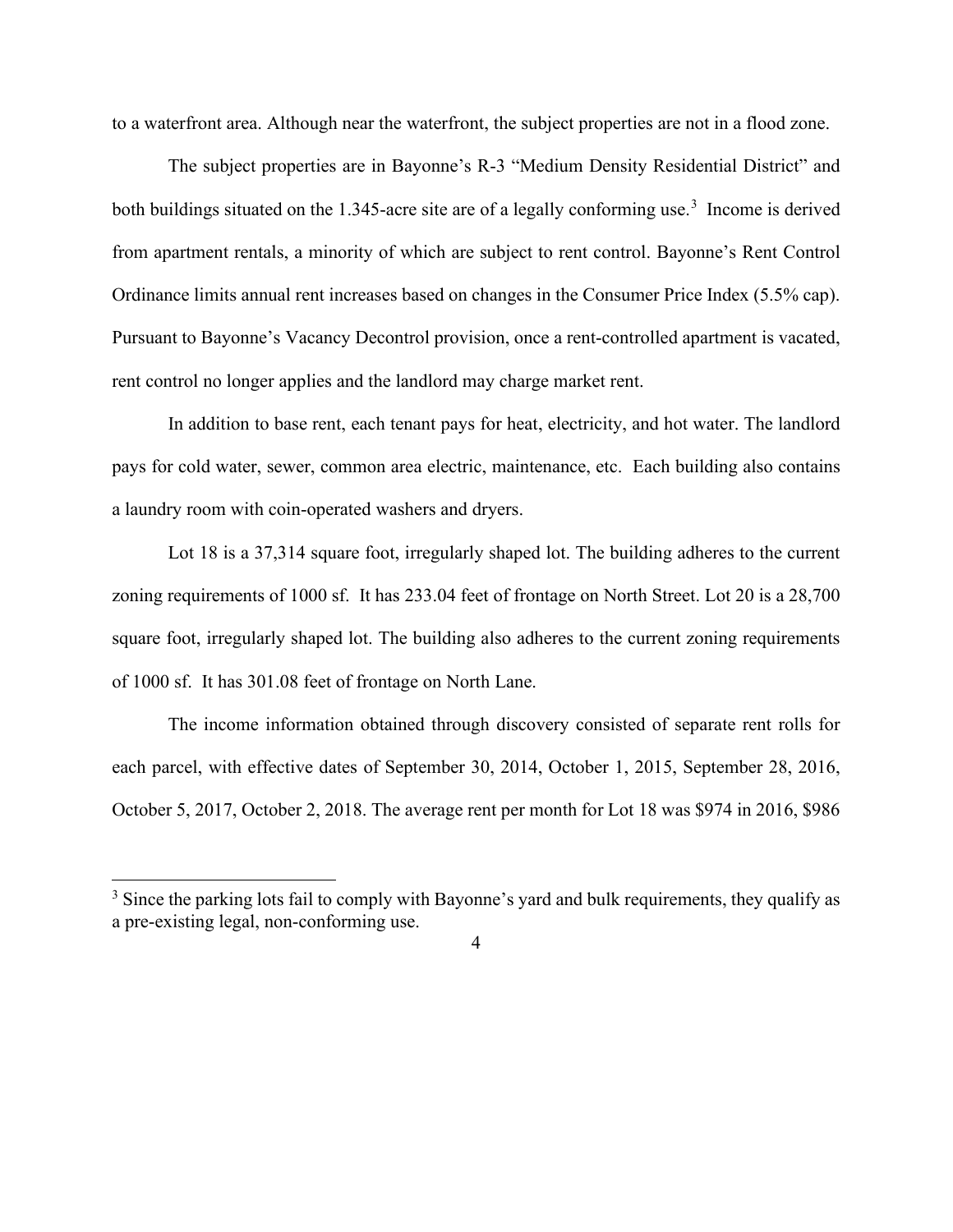in 2017, \$988 in 2018, \$1,004 in 2019, and \$1,057 in 2020. The average rent per month for Lot 20 was \$986 in 2016, \$998 in 2017, \$1,006 in 2018, \$1,038 in 2019, and \$1,082 in 2020. Neither party provided information regarding the laundry room income. Plaintiff did provide Internal Revenue Form 8825<sup>[4](#page-4-0)</sup> ("Form 8825") for both parcels combined, for tax years ending December 31, 2014, 2015, 2016, 2017, 2018, 2019 and 2020. The gross rent for those years included \$672,346 in 2014, \$718,372 in 201[5](#page-4-1), \$724,107 in 2016, \$737,022 in 2017, \$732,532 in 2018, \$809,730<sup>5</sup> in 2019, and \$784,188<sup>[6](#page-4-2)</sup> in 2020.

Expenses were also provided in discovery via Form 8825. The expense information contains several verifiable discrepancies and multiple concerning inconsistencies.

Section 1 states "Show the type and address of each property…" and provides four sections (A, B, C and D) to enter the requested information and data. Then it requests the "Physical address of each property – street, city, state, ZIP code." Eilat only entered information in one section (A). The information entered is:

> Apartment House 218 So. Livingston Ave. Livingston, NJ 07039

<span id="page-4-0"></span><sup>4</sup> Form 8825 is entitled Rental Real Estate Income and Expenses of a Partnership or an S Corporation.

<span id="page-4-1"></span><sup>&</sup>lt;sup>5</sup> This figure was taken from a chart prepared by Bayonne's expert and admitted into evidence (D16) without objection.

<span id="page-4-2"></span> $6$  This figure was taken from a chart prepared by Bayonne's expert and admitted into evidence (D16) without objection.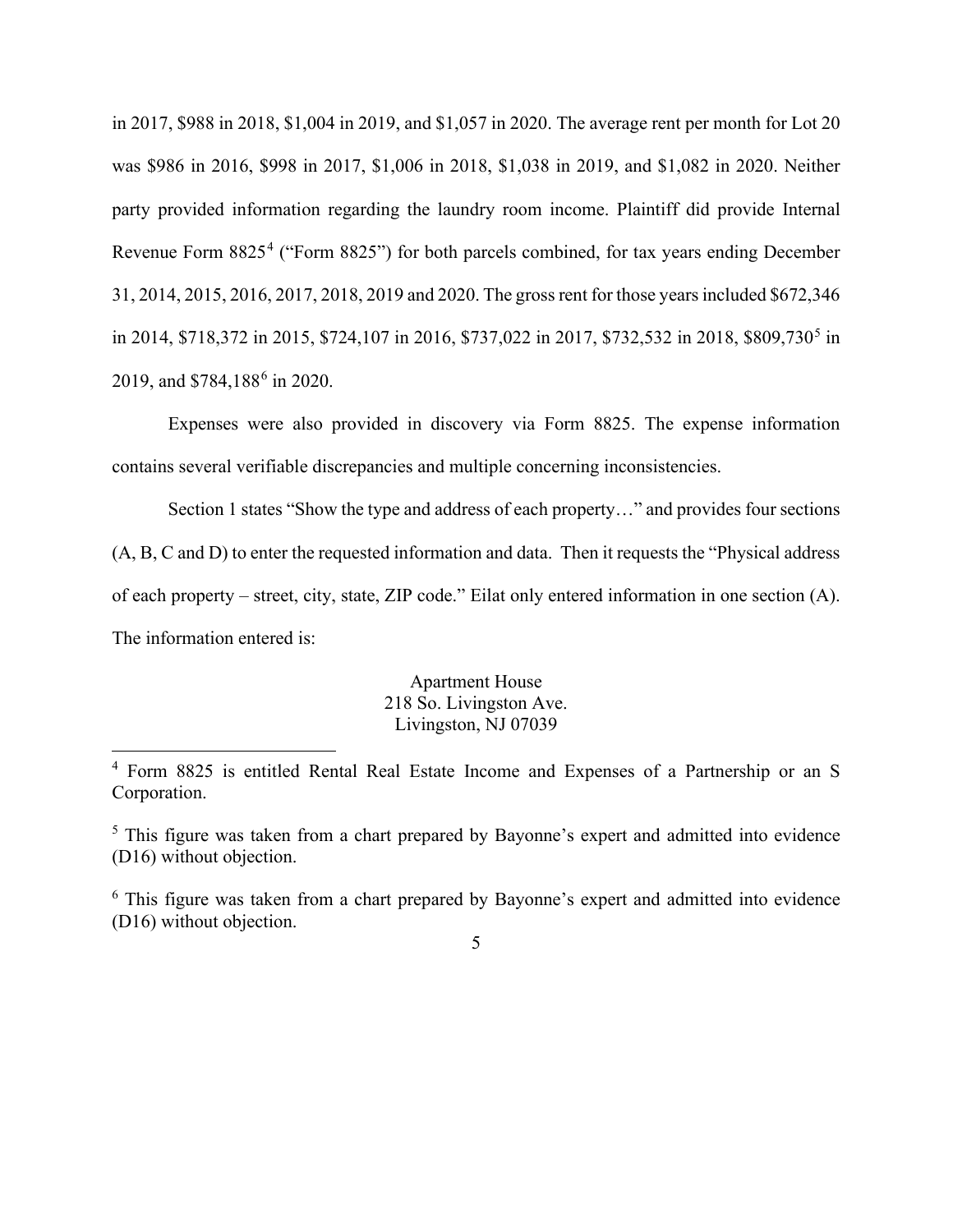|                                | 2014         | 2015         | 2016         | 2017         | 2018         | 2019         | 2020                    | 2021                                |
|--------------------------------|--------------|--------------|--------------|--------------|--------------|--------------|-------------------------|-------------------------------------|
| Tax Rate                       | 7.4450%      | 7.6740%      | 7.9350%      | 8.2390%      | 8.4580%      | 8.6300\%     | 2.5660\%                | 2.6120\%                            |
| Lot $18$                       | 1,167,400.00 | 1,167,400.00 | 1,167,400.00 | 1,167,400.00 | 1,167,400.00 | 1,167,400.00 | 3,566,000.00            | 3,566,000.00                        |
| Lot $20$                       | 1,075,800.00 | 1,075,800.00 | 1,075,800.00 | 1,075,800.00 | 1,075,800.00 | 1,075,800.00 | 2,697,100.00            | 2,697,100.00                        |
| <b>Total Taxes</b><br>Assessed | 167,006.24   | 172, 143. 17 | 177,997.92   | 184,817.25   | 189,729.86   | 193,588.16   | 160,711.15              | 163,592.17                          |
| Taxes<br>Expensed on<br>Return | 165,966.00   | 224,786.00   | 181,845.00   | 243,408.00   | 238,293.00   | 178,286.007  | 234,669.00 <sup>8</sup> | No value<br>admitted in<br>evidence |
| Difference <sup>9</sup>        | $-1.040.24$  | 52,642.83    | 3,847.08     | 58,590.75    | 48,563.14    | $-15,302.16$ | 73,957.85               | N/A                                 |

Additionally, the tax expense line item is substantially different from the real property taxes due (assessment multiplied by tax rate) as demonstrated in the following chart:

A review of the other expenses listed on Form 8825 for years 2014 through 2020 shows

multiple inconsistencies. Insurance ranged from a low of \$39,158 in 2016 to a high of \$96,542 in

<span id="page-5-0"></span> $<sup>7</sup>$  This figure was taken from a chart prepared by Bayonne's expert and admitted into evidence</sup> (D16) without objection.

<span id="page-5-1"></span><sup>&</sup>lt;sup>8</sup> This figure was taken from a chart prepared by Bayonne's expert and admitted into evidence (D16) without objection.

<span id="page-5-2"></span><sup>&</sup>lt;sup>9</sup> The overall difference, for tax years 2014 through 2020, of taxes listed on the Form 8825 and the real property taxes due equates to \$221,259.25. Therefore, plaintiff claimed more taxes than were owed in real property taxes.

<sup>6</sup>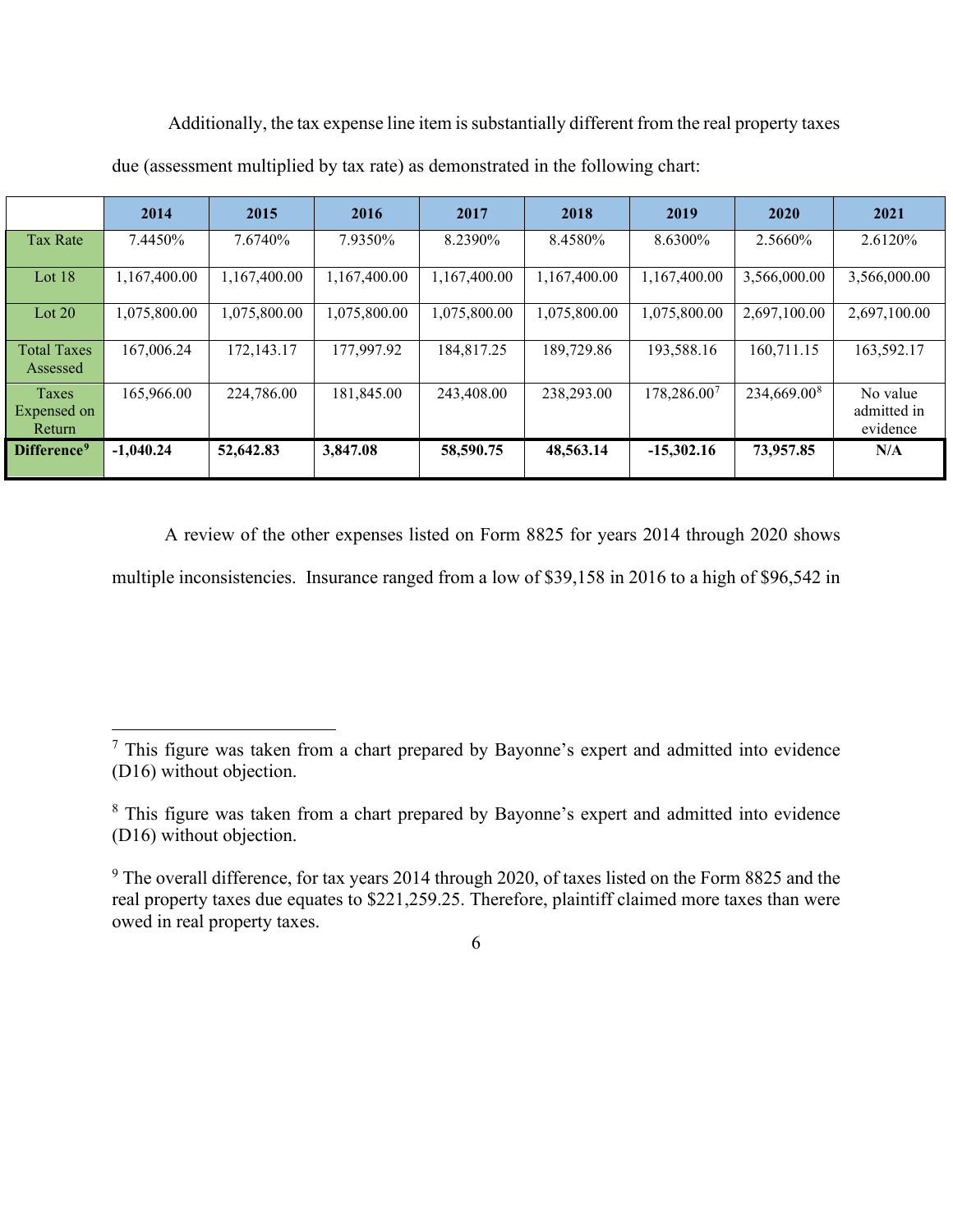2020. Common area utilities ranged from a low of \$70,236 in 2018 to a high of \$124,232 in 2020. Total operating expenses ranged from \$ 711,276 in 2014 to \$967,738[10](#page-6-0) in 2020.

Procedurally, for all years at issue, Eilat filed timely direct appeals with the Tax Court. Bayonne filed an Answer and Counterclaims as to tax year 2020 only. The court held a valuation trial on April 11-12, and May 5, 2022. No fact witnesses testified. Eilat and Bayonne each offered testimony solely from a New Jersey certified general real estate appraiser. Both expert witnesses were accepted by the court, without objection, as experts in the field of real property valuation (the "expert" or "experts"). Both experts inspected the property, as well as its surrounding environs. The experts prepared appraisal reports expressing their opinions of the subject properties' true market values as of the October 1, 2016, October 1, 2017, October 1, 2018, October 1, 2019, and October 1, 2020, valuation dates.

In addition to the divergent positions on whether the subject properties should be considered as a single economic unit, the other main issues in dispute between the two experts concerned vacancy and collection loss, operating expenses, and the capitalization rate.

As of each valuation date, the subject properties' tax assessments, implied equalized values, and the experts' value conclusions are as follows:

<span id="page-6-0"></span><sup>&</sup>lt;sup>10</sup> This figure was taken from a chart prepared by Bayonne's expert and admitted into evidence (D16) without objection.

<sup>7</sup>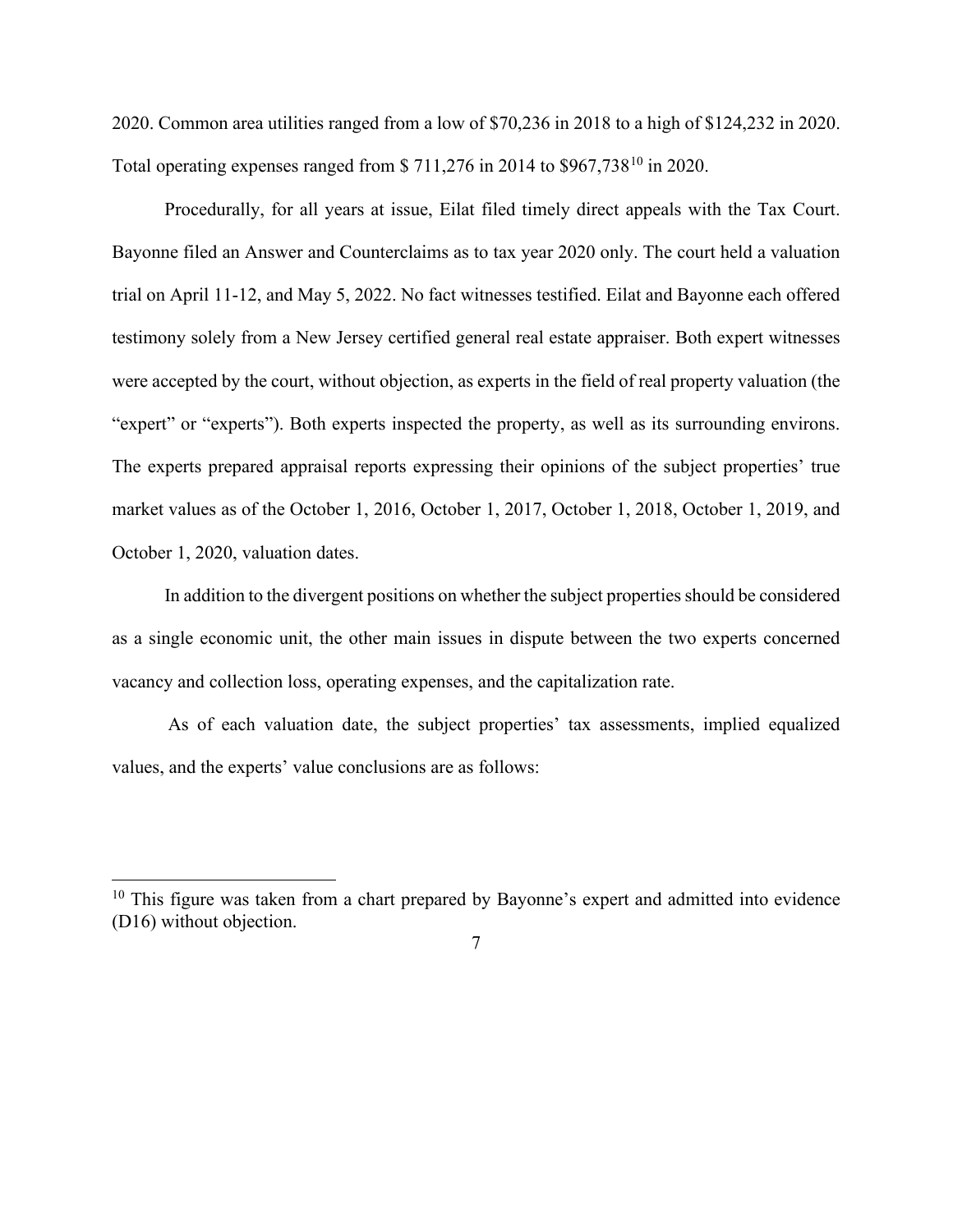| Tax Year | Tax            | Director's            | Implied        | Chapter 123    | Chapter 123        | Eilat's              | Bayonne's      |
|----------|----------------|-----------------------|----------------|----------------|--------------------|----------------------|----------------|
|          | Assessment     | Avg. ratio            | Equalized      | Lower Limit    | <b>Upper Limit</b> | Expert <sup>11</sup> | Expert         |
|          |                | of                    | Value          | Value          | Value              |                      |                |
|          |                | Assessed to           |                |                |                    |                      |                |
|          |                | True Value            |                |                |                    |                      |                |
| 2017     | \$1,167,400.00 | 39.94%                | \$2,922,884.33 | \$2,541,693.88 | \$3,438,586.16     | \$1,723,080.00       | \$3,100,000.00 |
| 2018     | \$1,167,400.00 | 36.88%                | \$3,165,401.30 | \$2,752,652.68 | \$3,723,763.96     | \$1,777,575.00       | \$3,200,000.00 |
| 2019     | \$1,167,400.00 | 34.13%                | \$3,420,451.22 | \$2,974,267.52 | \$4,024,129.61     | \$1,808,715.00       | \$3,300,000.00 |
| 2020     | \$3,566,000.00 | $100\%$ <sup>12</sup> | \$3,566,000.00 | \$3,566,000.00 | \$3,566,000.00     | \$1,967,010.00       | \$3,550,000.00 |
| 2021     | \$3,566,000.00 | 95.69%                | \$3,726,617.20 | \$3,566,000.00 | \$4,384,066.88     | \$2,078,595.00       | \$3,800,000.00 |

<span id="page-7-0"></span><sup>&</sup>lt;sup>11</sup> These numbers were calculated by applying the percentage of each property regarding the overall income. The appraiser stated in direct testimony that this is how he allocated property values to each lot. For Lot 18, this number equates to 51.9 percent of the value. The numbers stated during the testimony were rounded, whereas the numbers in the chart include exact calculations.

<span id="page-7-1"></span><sup>&</sup>lt;sup>12</sup> 2020 was a revaluation year.

<sup>8</sup>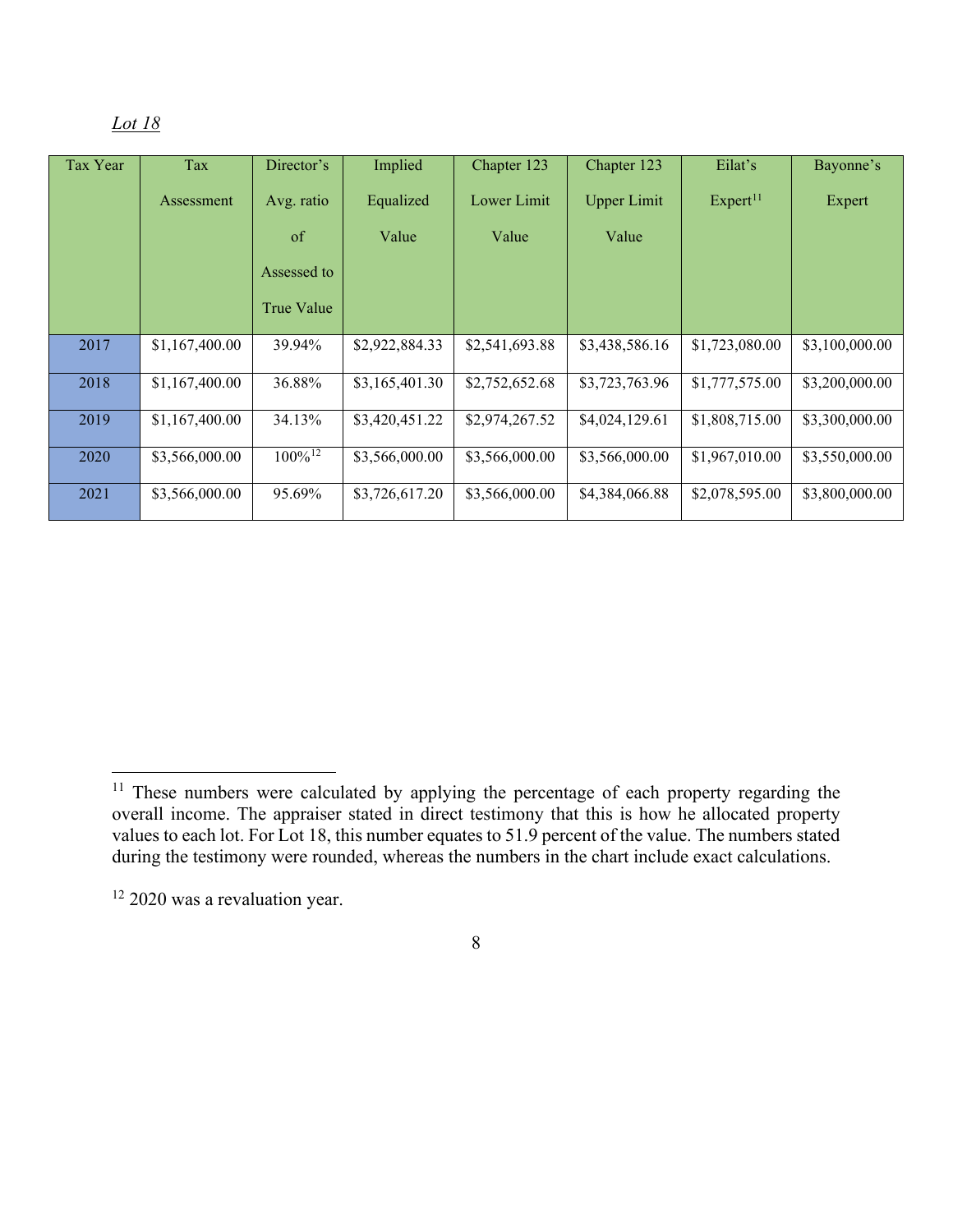| Tax Year | Tax            | Director's            | Implied        | Chapter 123    | Chapter 123        | Eilat's              | Bayonne's      |
|----------|----------------|-----------------------|----------------|----------------|--------------------|----------------------|----------------|
|          | Assessment     | Avg. Ratio of         | Equalized      | Lower Limit    | <b>Upper Limit</b> | Expert <sup>13</sup> | Expert         |
|          |                | Assessed to           | Value          | Value          | Value              |                      |                |
|          |                | True Value            |                |                |                    |                      |                |
| 2017     | \$1,075,800.00 | 39.94%                | \$2,693,540.31 | \$2,342,259.96 | \$3,168,777.61     | \$1,596,920.00       | \$2,900,000.00 |
| 2018     | \$1,075,800.00 | 36.88%                | \$2,917,028.20 | \$2,536,665.88 | \$3,431,578.95     | \$1,647,425.00       | \$3,000,000.00 |
| 2019     | \$1,075,800.00 | 34.13%                | \$3,152,065.63 | \$2,740,891.72 | \$3,708,376.42     | \$1,676,285.00       | \$3,100,000.00 |
| 2020     | \$2,697,100.00 | $100\%$ <sup>14</sup> | \$2,697,100.00 | \$2,697,100.00 | \$2,697,100.00     | \$1,822,990.00       | \$3,400,000.00 |
| 2021     | \$2,697,100.00 | 95.69%                | \$2,818,580.83 | \$2,697,100.00 | \$3,315,834.77     | \$1,926,405.00       | \$3,600,000.00 |

## **Highest and Best Use**

Both parties and the court agree that the highest and best use of the subject properties as vacant and as improved, are residential apartment facilities, and that the preferred method of appraisal is the income approach to valuation.

<span id="page-8-0"></span><sup>&</sup>lt;sup>13</sup> These numbers were calculated by applying the percentage of each property regarding the overall income. The appraiser stated in direct testimony that this is how he allocated property values to each lot. For Lot 20, this number equates to 48.1 percent of the value. The numbers stated during the testimony were rounded, whereas the numbers in the chart include exact calculations.

<span id="page-8-1"></span><sup>&</sup>lt;sup>14</sup> 2020 was a revaluation year.

<sup>9</sup>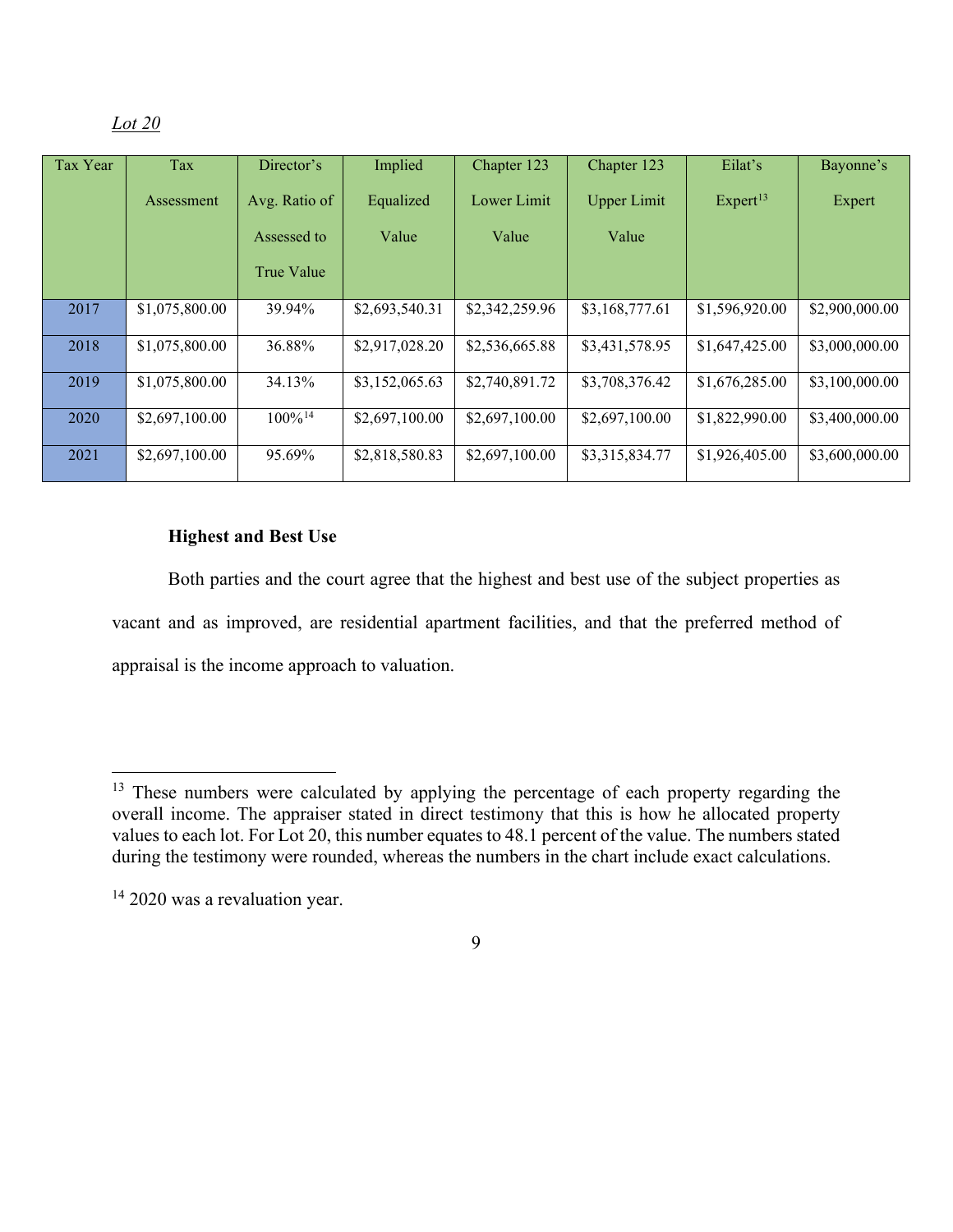### **Plaintiff's Approach to Valuation**

Plaintiff's expert valued the subject properties as a single economic unit, utilizing the income capitalization approach.

## *Income*

Plaintiff's expert used reported rental income to determine the Projected Gross Income ("PGI"); this was determined by adding the subject properties' rent rolls for 2016 through 2020. To determine the effective gross income, the vacancy and credit loss were deducted from the PGI. He then calculated the net operating income ("NOI") for each year by deducting the operating expenses from the effective gross income.

## *Operating Expenses*

Plaintiff's expert utilized the relevant<sup>[15](#page-9-0)</sup> operating expenses listed on Eilat's Form 8825. To confirm these values, he compared the expenses with two similar properties in Roselle Park and one similar property in Jersey City. Those calculations resulted in an expense ratio for the subject properties at 40.7%. Thereafter, he stabilized the operating expenses at 49.30 % of PGI by adjusting Management, Administration, Maintenance and Repairs, Sanitation, Miscellaneous, and Reserves, without backup data. This resulted in the following operating expenses: 2017 –  $$376,498; 2018 - $382,086; 2019 - $383,806; 2020 - $392,310;$  and  $2021 - $406,810$ .

<span id="page-9-0"></span><sup>&</sup>lt;sup>15</sup> Not all expense categories on Form 8825 are used for establishing market value under the income approach; for example, the depreciation expense was not included.

<sup>10</sup>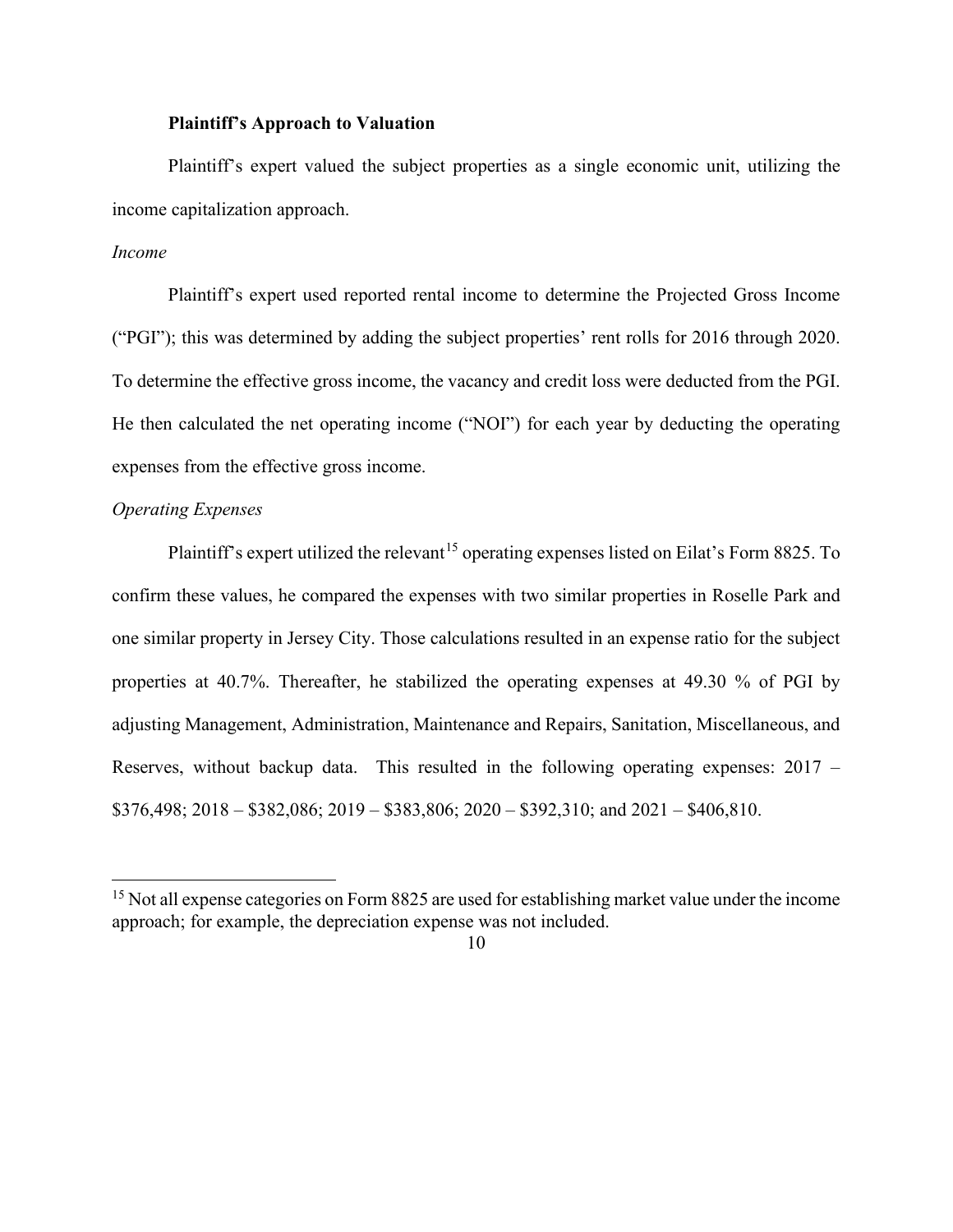On cross examination it was disclosed that Eilat's expert prepared an April 15, 2020 appraisal report for a similar property in Bayonne (930 Kennedy) but chose not to use it as a comparable for the subject properties. In his 930 Kennedy property report, Eilat's expert's expense ratio was 25%.

### *Vacancy and Collection Loss*

Eilat's expert utilized a 7.5% vacancy and credit loss based upon a comparison of the subject properties' collected rent to the annual rent roll. There was no independent data to confirm this vacancy rate in the market. In fact, market data indicated a much lower vacancy rate.

#### *Capitalization Rate*

Eilat's expert employed a band of investment technique<sup>[16](#page-10-0)</sup> to derive a rounded base capitalization rate of 6.65% for 2017 and 2018, 6.70% for 2019, 6.50% for 2020, and 6.40% for 2021. The expert considered the following factors in his analysis: (1) mortgage interest rate; (2) loan to value ratio; (3) amortization period; (4) mortgage constant; and (5) equity rate. Much of this information was derived from the Korpacz Real Estate Investor Survey, ACLI Investment Bulletin, and Real Estate Research Corporation "Real Estate Report" for all pertinent tax years. On cross examination, he acknowledged that he did not consider the 3.375 interest rate provided

<span id="page-10-0"></span> $16$  The band of investment technique is when the capitalization rates, which are attributable to components of a capital investment, are weighted and combined to derive a weighted-average attributable to the total investment.

<sup>11</sup>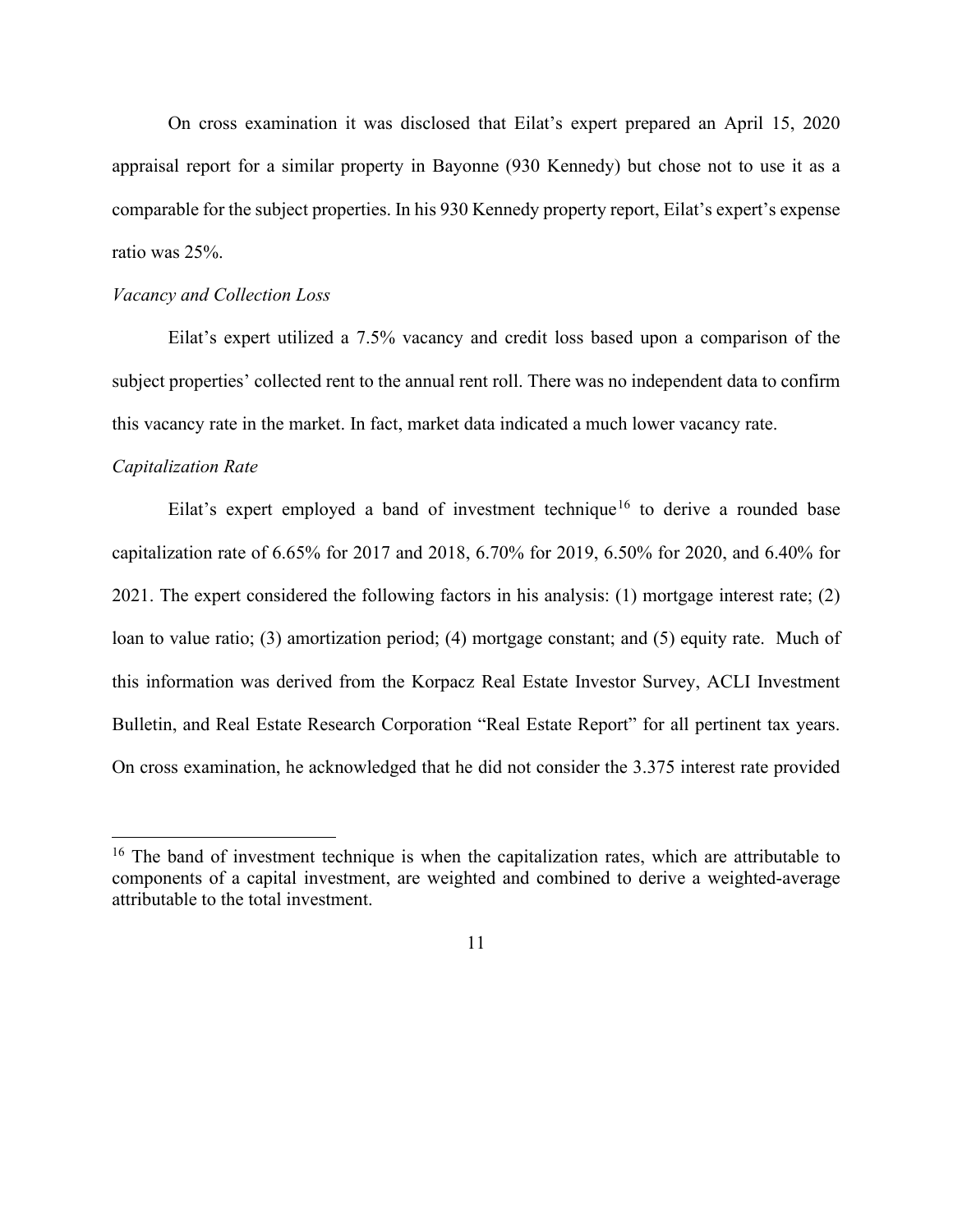by Regal Bank in its two 2020 3-million-dollar mortgages for each parcel when he determined his 2020 interest rate of 3.75.

Having determined NOI and a capitalization rate, Eilat's expert concluded market values for the subject properties as follows: \$3,320,000 for 2017, \$3,425,000 for 2018, \$3,485,000 for 2019, \$3,790,000 for 2020, and \$4,005,000 for 2021. These values reflect the two subject properties as one economic unit. Thereafter, he allocated market values to Lot 18 and Lot 20 based upon their percentage of the PGI.

Eilat's expert found a market value for all tax years that was lower than the Chapter 123 lower limit value.<sup>[17](#page-11-0)</sup>

## **Defendant's Approach to Valuation**

Bayonne's expert supplied separate appraisal reports for Lots 18 and 20. Like plaintiff's expert, he also utilized the income approach to reach value.<sup>[18](#page-11-1)</sup> The analyses described below were performed for each property separately.

#### *Income*

Defendant's expert utilized the rent rolls provided during discovery to calculate an average potential gross income for each year and property.

<span id="page-11-0"></span><sup>&</sup>lt;sup>17</sup> See charts provided on pages 8 and 9.

<span id="page-11-1"></span><sup>&</sup>lt;sup>18</sup> Defendant's expert also included the cost approach in his appraisal report to test the reasonableness of the values from the income approach.

<sup>12</sup>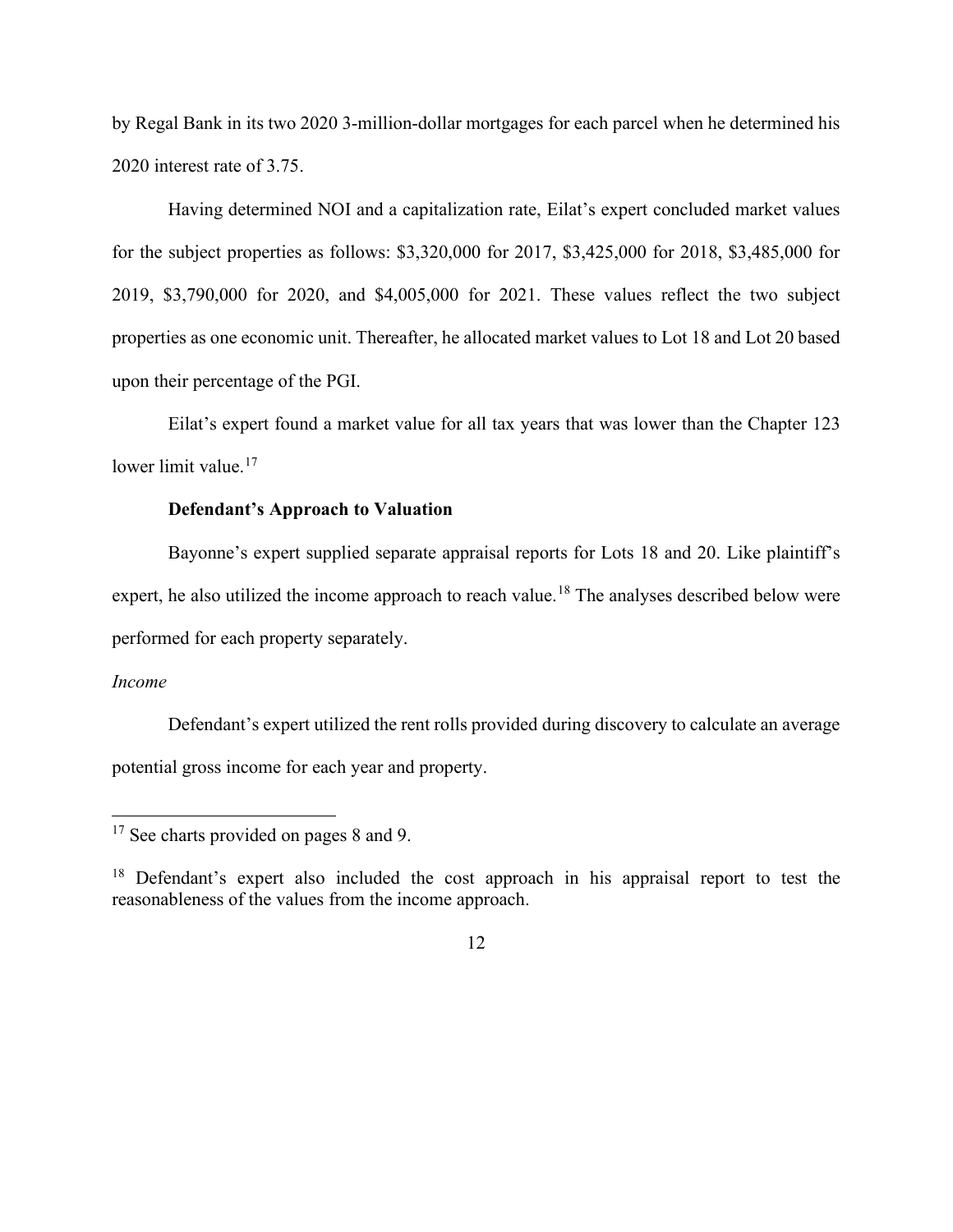## *Vacancy and Collection Loss*

Bayonne's expert utilized a 2.5% rate for both properties, based on the rent rolls provided and his subjective analysis of prevailing market trends. There was no back-up data to support this rate.

## *Operating Expenses*

Bayonne's expert rejected operating expenses listed on Eilat's Form 8825, finding that they were "concerning" and widely inconsistent in multiple relevant categories. Instead, he chose to utilize the 2018 expenses available to him of two similar Bayonne properties, and market data from the Institute of Real Estate Management ("IREM") and National Apartment Association ("NAA").

The NAA report included a 2017 survey of operating income and expenses for rental apartment communities; the expert focused on the average operating expenses for the garden apartments, which equated to \$3,041 per unit for 2016. Bayonne's expert also relied on the IREM report, which displayed the management fees and leasing commission percentages in the first quarter of 2018 only; there were no reports for the other pertinent tax years.

Bayonne's expert adopted a stabilized operating expense of \$3,000 per unit for all tax years and all units in both properties.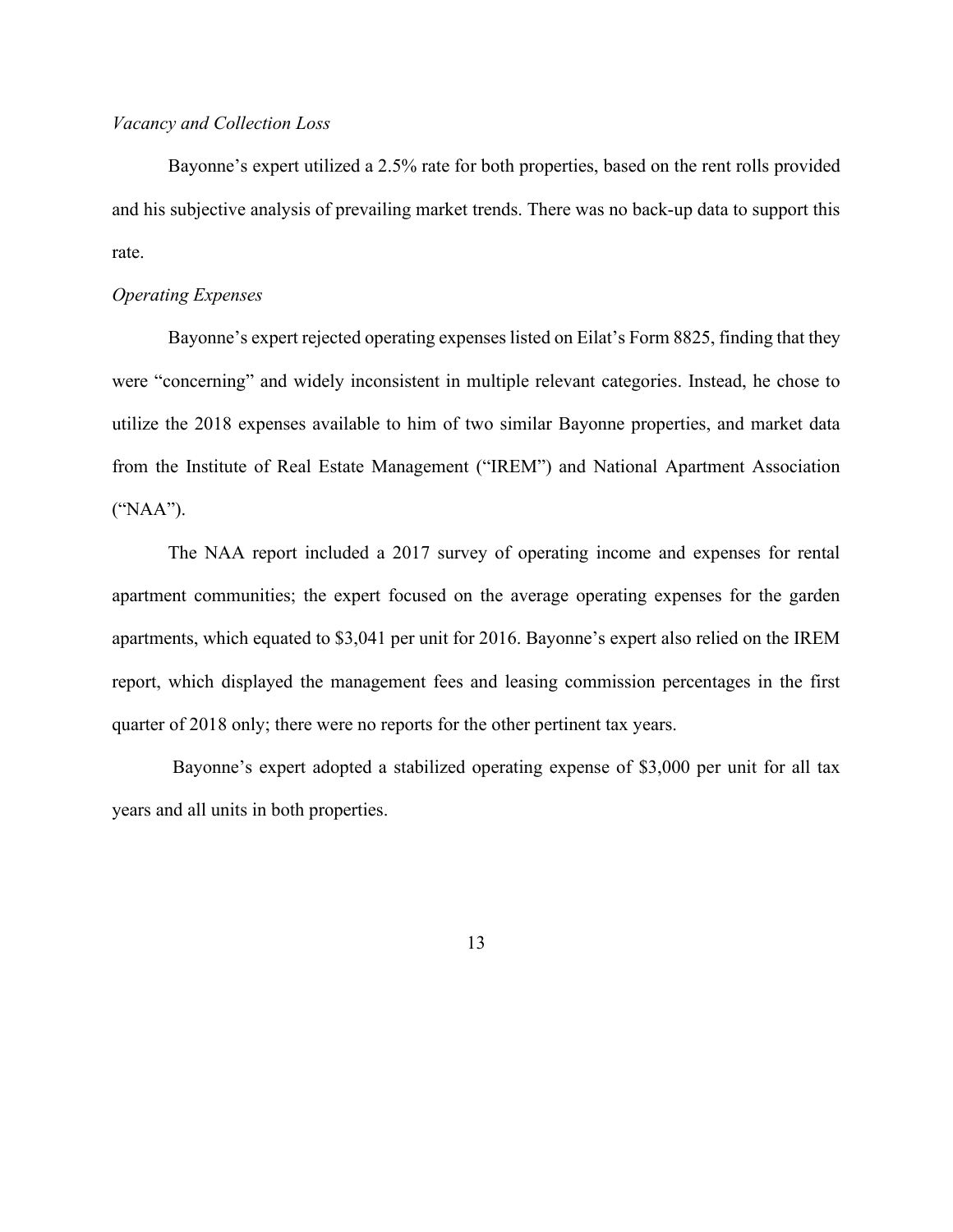## *Capitalization Rate*

Bayonne's expert also utilized the band of investment technique in reaching a capitalization rate for both properties. He calculated the mortgage capitalization rate by analyzing data from the ACLI Commercial Mortgage Commitments survey and RealtyRates.com. The ACLI survey included mortgage constant values from the 3<sup>rd</sup> quarter of 2016, 2017, 2018, 2019, and 2020, from the tables for apartments with loan sizes ranging from 2-4.99 million dollars and apartments located in the Middle Atlantic. To calculate the equity capitalization rate, defendant's expert viewed the market rates and bond yields, as well as the yield comparisons from the RERC Investment Survey and PwC Real Estate Investor Survey.

For Lots 18 and 20, the overall capitalization rate equated to 5.28% for tax years 2017 through 2021.

Once the NOI and capitalization rate were derived, Bayonne's expert determined the market values for Lots 18 and 20. The values for Lot 18 are \$3,100,000 for 2017, \$3,200,000 for 2018, \$3,300,000 for 2019, \$3,550,000 for 2020, and \$3,800,000 for 2021. The values for Lot 20 are \$2,900,000 for 2017, \$3,000,000 for 2018, \$3,100,000 for 2019, \$3,400,000 for 2020, and \$3,600,000 for 2021.

Only the 2020 and 2021 Lot 20 market values exceed the Chapter 123 upper limit values.<sup>[19](#page-13-0)</sup>

<span id="page-13-0"></span><sup>19</sup> See charts on pages 8 and 9.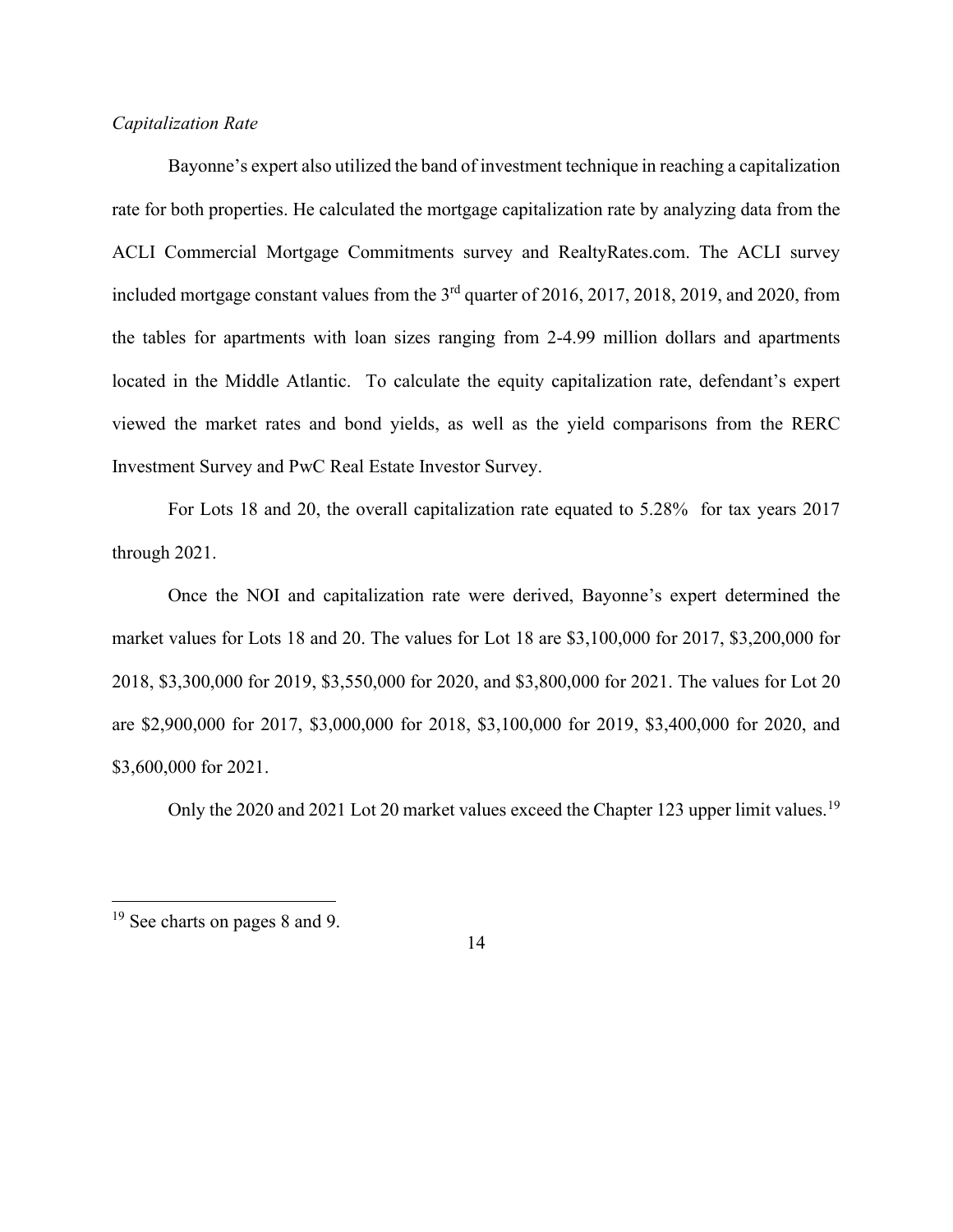#### II. Legal Analysis

#### **A. Single Economic Unit**

Eilat takes the position that the subject properties are two parts of one entity, that are to be valued as one economic unit, followed by an allocation of assessment values. Accordingly, Eilat's expert rendered his opinion of value of the subject properties as one operating economic unit, and then allocated value based on each parcel's PGI. Eilat's expert relied upon the subject properties' common ownership, contiguous connection, and Eilat's accounting practice of combining both properties' expenses on Form 8825 of its federal tax returns.

Conversely, Bayonne asserts that each parcel is functionally separate from the other; therefore, Bayonne's expert appraised them individually. In support of its position, Bayonne offered evidence of independency through photographs of the subject properties' exteriors, both experts' testimonies regarding observations during inspections, and the existence of separate mortgages.

Unity of use is established when there is "a connection or relation of adaptation, convenience and actual . . . use to make the enjoyment of one [parcel] reasonably necessary to the enjoyment of the other [parcel] . . ." Manalapan v. Genovese, 187 N.J. Super. 516, 521 (App. Div. 1983). Thus when separately assessed parcels are integral parts of a single economic unit, an appraiser should develop an opinion of value that considers the entire economic operation and how the individual component parts contribute to the value of the whole. Authority forsuch an approach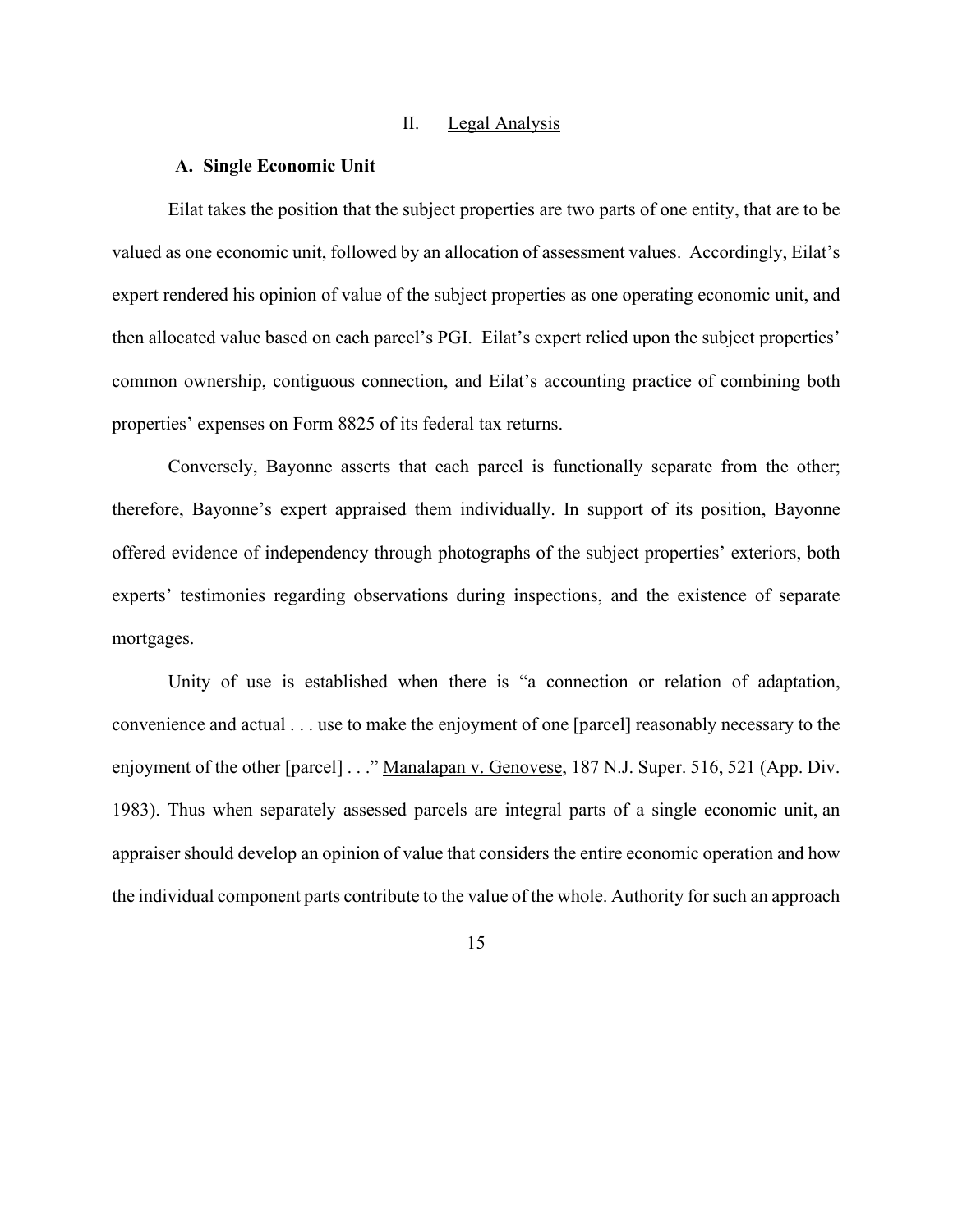can be found in Purex Corp. v. Paterson City, 8 N.J. Tax 121 (Tax 1986); Mobil Oil Corp. v. Greenwich Twp., 9 N.J. Tax 123 (Tax 1986); and Atlantic City v. Ginnetti, 17 N.J. Tax 354, 362- 63 (Tax 1998), aff'd, 18 N.J. Tax 672 (App. Div. 2000).

The court finds that the subject properties are not joined in a unity of use and operations. Although the subject properties are contiguous and share a common ownership, the overwhelming evidence supports the conclusion that they are separate entities in all other respects. They function independently, are physically separated by a fence and hill, and possess separate entrances. Each building contains its own laundry room, and a parking lot with a space for each apartment. They share the same highest and best use as an apartment building, independent of each other. The ownership of one is not instrumentally connected to the effective operation of the other. The subject properties are separately mortgaged and may be separately sold without negatively impacting the other.

The requisite evidence to establish that the two parcels are functionally integrated occurs when each parcel is reasonably necessary to the use and enjoyment of the other. See Housing Authority of Newark v. Norfolk Realty Co., 71 N.J. 314, 325 (1976). Such evidence is lacking, and the court finds that the subject properties must be appraised individually.

### **B. Presumption of Correctness**

16 The court's analysis begins with the well-established principle that "[o]riginal assessments . . . are entitled to a presumption of validity." MSGW Real Estate Fund, LLC v. Borough of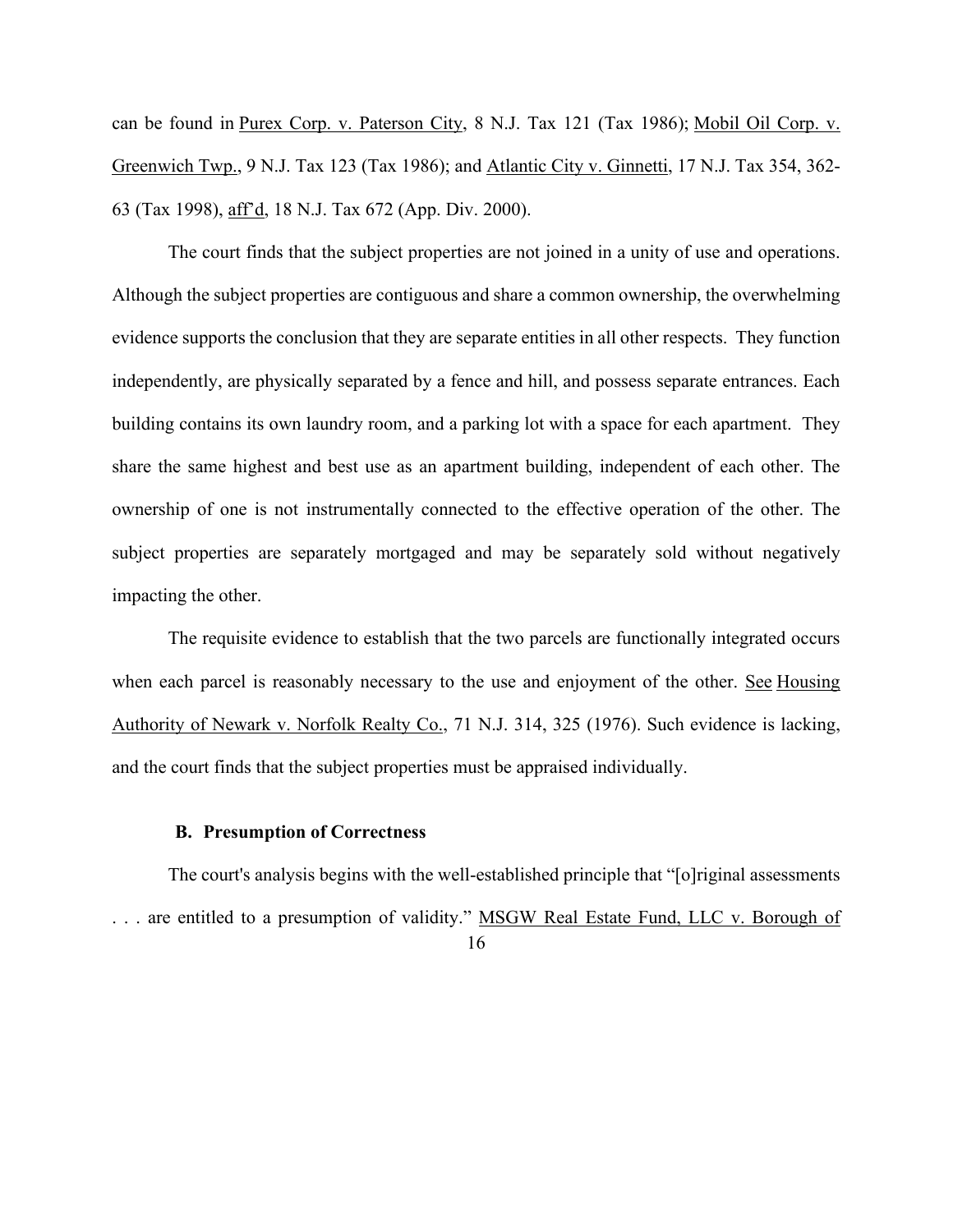Mountain Lakes, 18 N.J. Tax 364, 373 (Tax 1998). As Judge Kuskin explained, our Supreme Court has defined the parameters of the presumption as follows:

> The presumption attaches to the quantum of the tax assessment. Based on this presumption the appealing taxpayer has the burden of proving that the assessment is erroneous. The presumption in favor of the taxing authority can be rebutted only by cogent evidence, a proposition that has long been settled. The strength of the presumption is exemplified by the nature of the evidence that is required to overcome it. That evidence must be "definite, positive and certain in quality and quantity to overcome the presumption."

[Id. at 373 (quoting Pantasote Co. v. City of Passaic, 100 N.J. 408, 413, (1985).]

The presumption of correctness arises from the view "that in tax matters it is to be presumed that governmental authority has been exercised correctly and in accordance with law." Pantasote, 100 N.J. at 413 (citing Powder Mill, I Assocs. v. Twp. of Hamilton, 3 N.J. Tax 439 (Tax 1981)); see Byram Twp. v. Western World, Inc., 111 N.J. 222, (1988). The presumption remains "in place even if the municipality utilized a flawed valuation methodology, so long as the quantum of the assessment is not so far removed from the true value of the property or the method of assessment itself is so patently defective as to justify removal of the presumption of validity." Transcontinental Gas Pipe Line Corp. v. Twp. of Bernards, 111 N.J. 507, 517 (1988) (citation omitted).

"In the absence of a R. 4:37-2(b) motion  $\dots$  the presumption of validity remains in the case through the close of all proofs." MSGW Real Estate Fund, LLC, 18 N.J. Tax at 377. In making the determination of whether the presumption has been overcome, the court should weigh and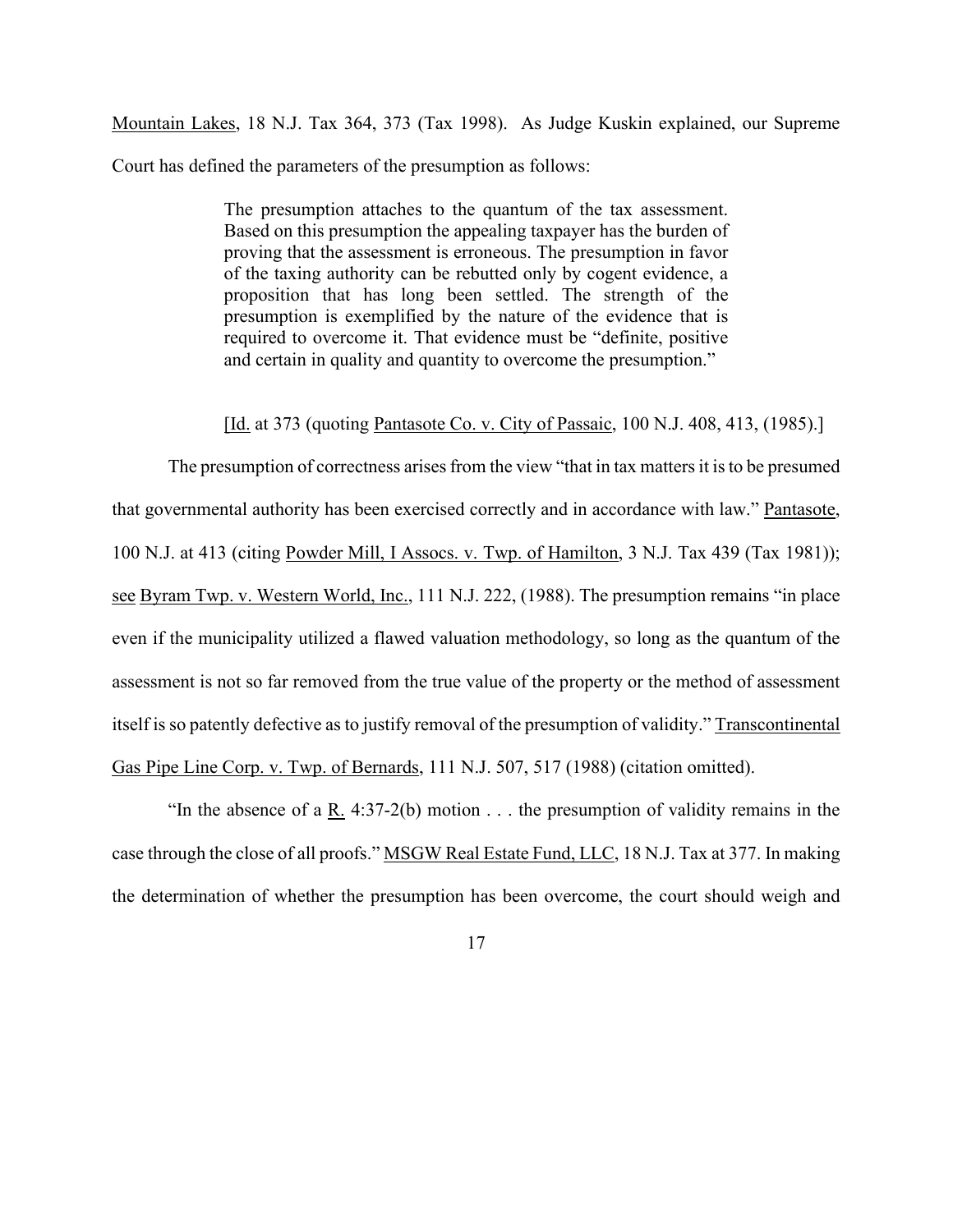analyze the evidence "as if a motion for judgment at the close of all the evidence had been made pursuant to R. 4:40-1 (whether or not the defendant or plaintiff actually so moves), employing the evidentiary standard applicable to such a motion." Ibid.

The court must accept the proofs of the party challenging the assessment as true and accord that party all legitimate favorable inferences from that evidence. MSGW Real Estate Fund, LLC, 18 N.J. Tax at 376 (citing Brill v. Guardian Life Ins. Co. of Am., 142 N.J. 520, 535 (1995)). The court is concerned with the existence of the evidence, not its weight. Dolson v. Anastasia, 55 N.J. 2, 5-6 (1969). To overcome the presumption, the evidence "must be 'sufficient to determine the value of the property under appeal, thereby establishing the existence of a debatable question as to the correctness of the assessment.'" West Colonial Enters, LLC v. City of East Orange, 20 N.J. Tax 576, 579 (Tax 2003) (quoting Lenal Props., Inc. v. City of Jersey City, 18 N.J. Tax 405, 408 (Tax 1999), aff'd, 18 N.J. Tax 658 (App. Div.), certif. denied, 165 N.J. 488, (2000)).

Only after the presumption is overcome with sufficient evidence at the close of trial must the court "appraise the testimony, make a determination of true value and fix the assessment." Rodwood Gardens, Inc. v. City of Summit, 188 N.J. Super. 34, 38-9, (App. Div. 1982) (citations omitted). If the court determines that sufficient evidence to overcome the presumption has not been produced, the assessment shall be affirmed, and the court need not proceed to making an independent determination of value. Ford Motor Co. v. Twp. of Edison, 127 N.J. 290, 312 (1992);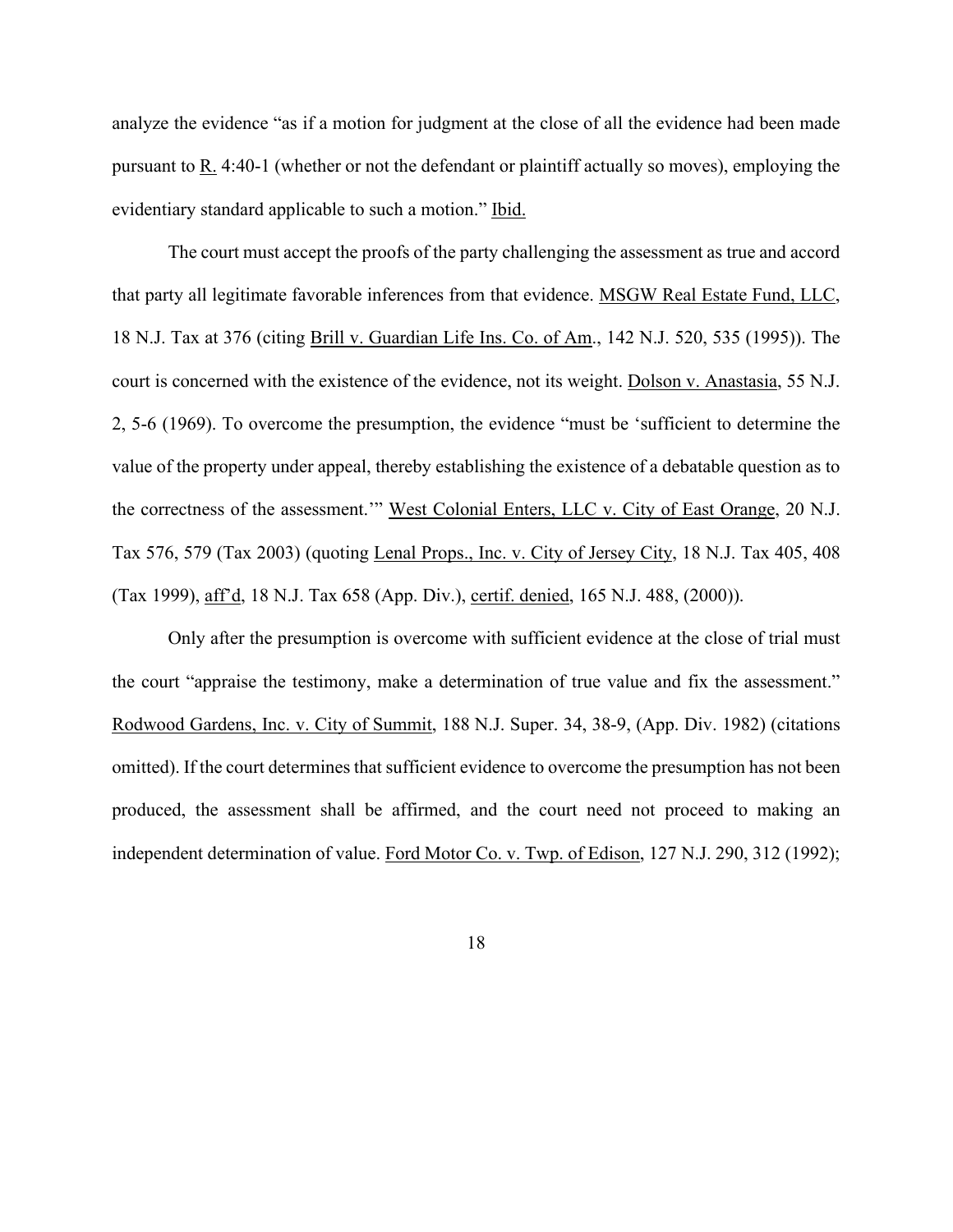Global Terminal & Container Serv. v. City of Jersey City, 15 N.J. Tax 698, 703-04 (App. Div. 1996).

At the conclusion of trial, counsel for Bayonne made a motion to dismiss plaintiff's tax appeals on the basis that the presumption of correctness had not been overcome, and that plaintiff's expert appraiser's opinion of value was unreliable and constituted a net opinion. The court initially denied the motion. However, on request, the court permitted counsel to submit briefs and closing statements. Bayonne's counsel filed a letter brief on May 16, 2022.

The court has reconsidered its decision on the record and finds that the presumption of validity attached to the assessments under review has not been overcome, by either Eilat or Bayonne.

Having already determined that the subject properties do not constitute one economic unit, the court now addresses the evidence related to the valuation of the subject properties individually. Here, the court agrees with both appraisal experts that the income capitalization approach is the most appropriate method to derive each parcel's estimated true market value.

"The income capitalization approach to value consists of methods, techniques, and mathematical procedures that an appraiser uses to analyze a property's capacity to generate benefits (i.e., usually the monetary benefits of income and reversion) and convert these benefits into an indication of present value." Appraisal Institute, The Appraisal of Real Estate, 439 (14<sup>th</sup> ed. 2013); see Parkway Village Apartments Co. v. Cranford Twp., 8 N.J. Tax 430 (Tax 1985),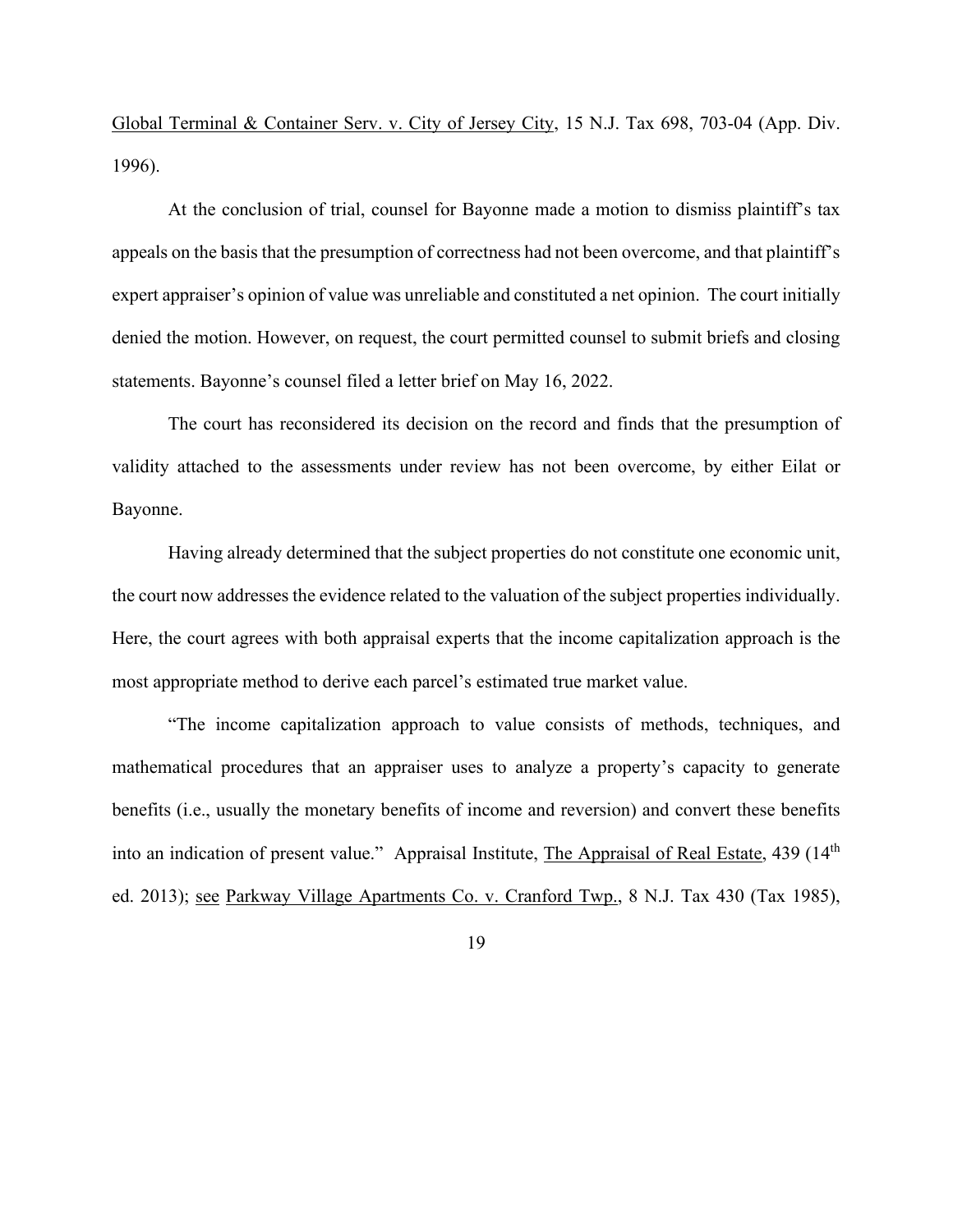aff'd, 9 N.J. Tax 199 (App. Div. 1986), rev'd on other grounds, 108 N.J. 266 (1987); Helmsley v. Borough of Fort Lee, 78 N.J. 200 (1978); Hull Junction Holding Corp. v. Princeton Borough, 16 N.J. Tax 68 (Tax 1996).

Determining stabilized operating expenses is a crucial and necessary element critical to that analysis, as it is the means by which NOI is calculated.

The evidence presented by Eilat as to operating expenses is not reliable or credible. It is instead arbitrary, inconsistent, and irrelevant. No representative from Eilat testified at trial and the court lacks the ability to assess the credibility or reliability of any entries listed on the Form 8825. Likewise, the court lacks the ability to attribute actual expenses as to each separate property. The court also finds that the comparables from Roselle Park and Jersey City are irrelevant.

The court is particularly bothered by the several glaring errors on the Form 8825. The subject properties are categorized as "an apartment building." Also, the address of the property is incorrect. Finally, there is at least one easily quantifiable expense that is blatantly and substantially incorrect. Although a tax expense is not an element for the computation of an income approach appraisal, the figure reported in plaintiff's proofs is easily verified through a calculation involving two known factors – the assessment and the tax rate. There are without a doubt, unexplained substantial discrepancies between the actual property tax owed and the taxes claimed.

Bayonne's proofs related to the separate parcel's stabilized operating expenses are also problematic. The data employed by Bayonne's expert is limited to market data from 2016 and two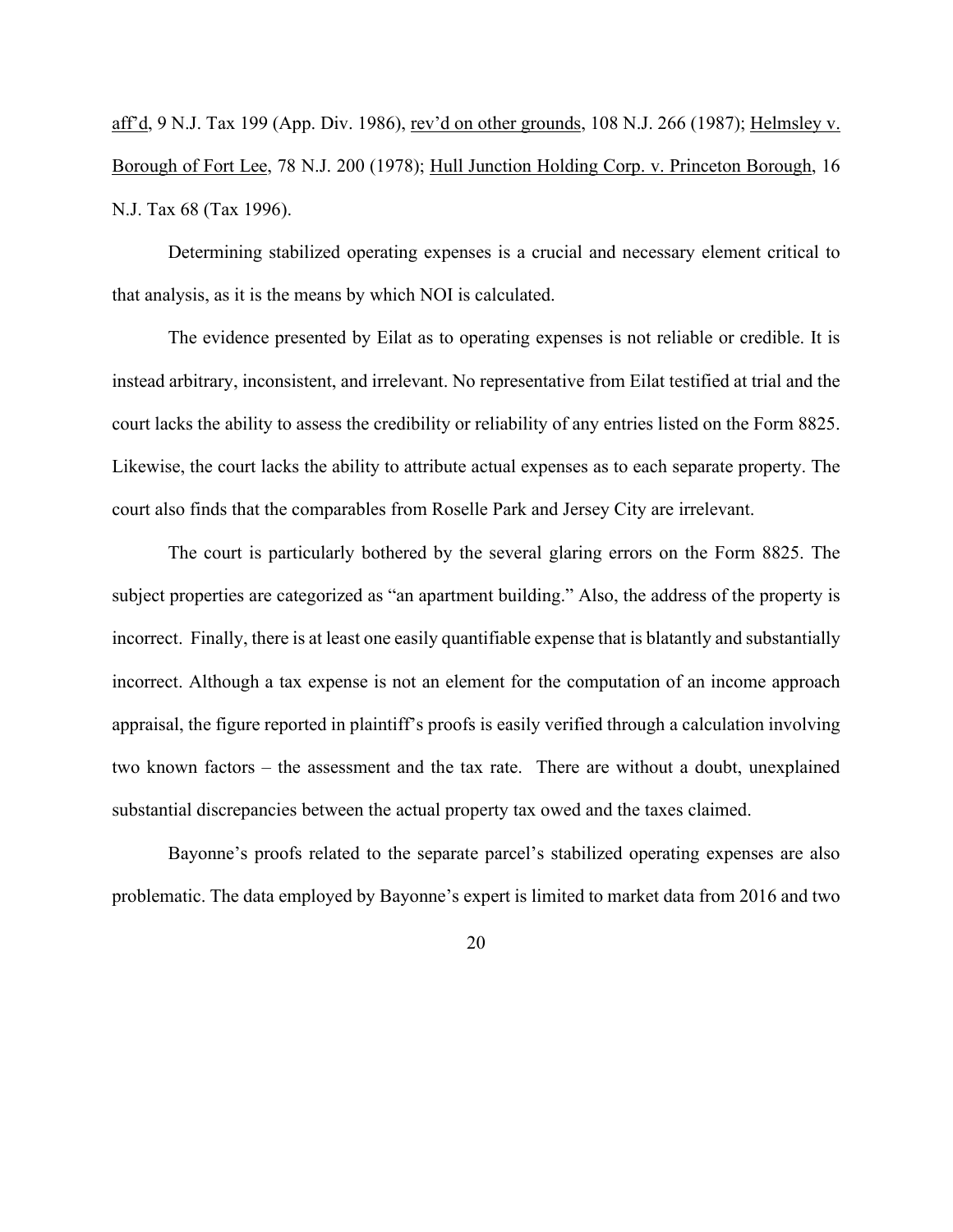comparable properties in Bayonne from 2018. Most importantly, they fail to establish the existence of a debatable question as to the correctness of the assessment for any of the tax years in question, including the 2020 counterclaims.

Thus, after giving every positive inference to plaintiff, as is required at this juncture of the analysis, there is insufficient evidence to support a market value based on the income approach due to the lack of credible evidence regarding stabilized operating expenses. Therefore, the presumption of correctness has not been overcome for Eilat's appeals.

As for Bayonne, their expert's appraisal value only exceeds the Chapter 123 upper limit value for Lot 20 in tax years 2020 and 2021. As stated earlier, Bayonne's expert did not provide any documentation or market data to support a stabilized operating expense for those years and consequently, the requisite proofs have not been presented.

The court, as a result of the above, need not determine the true market value of the subject properties on the relevant valuation dates.

#### III. Conclusion

For the reasons expressed above, the court finds that the subject properties operate separately and individually and do not constitute one economic unit. After reviewing the evidence adduced at trial, the court finds that there is insufficient credible evidence for operating expenses, which is a fatal flaw in finding value based on the income approach, as NOI cannot be reliably determined. Therefore, the presumption of validity attached to the original assessments has not